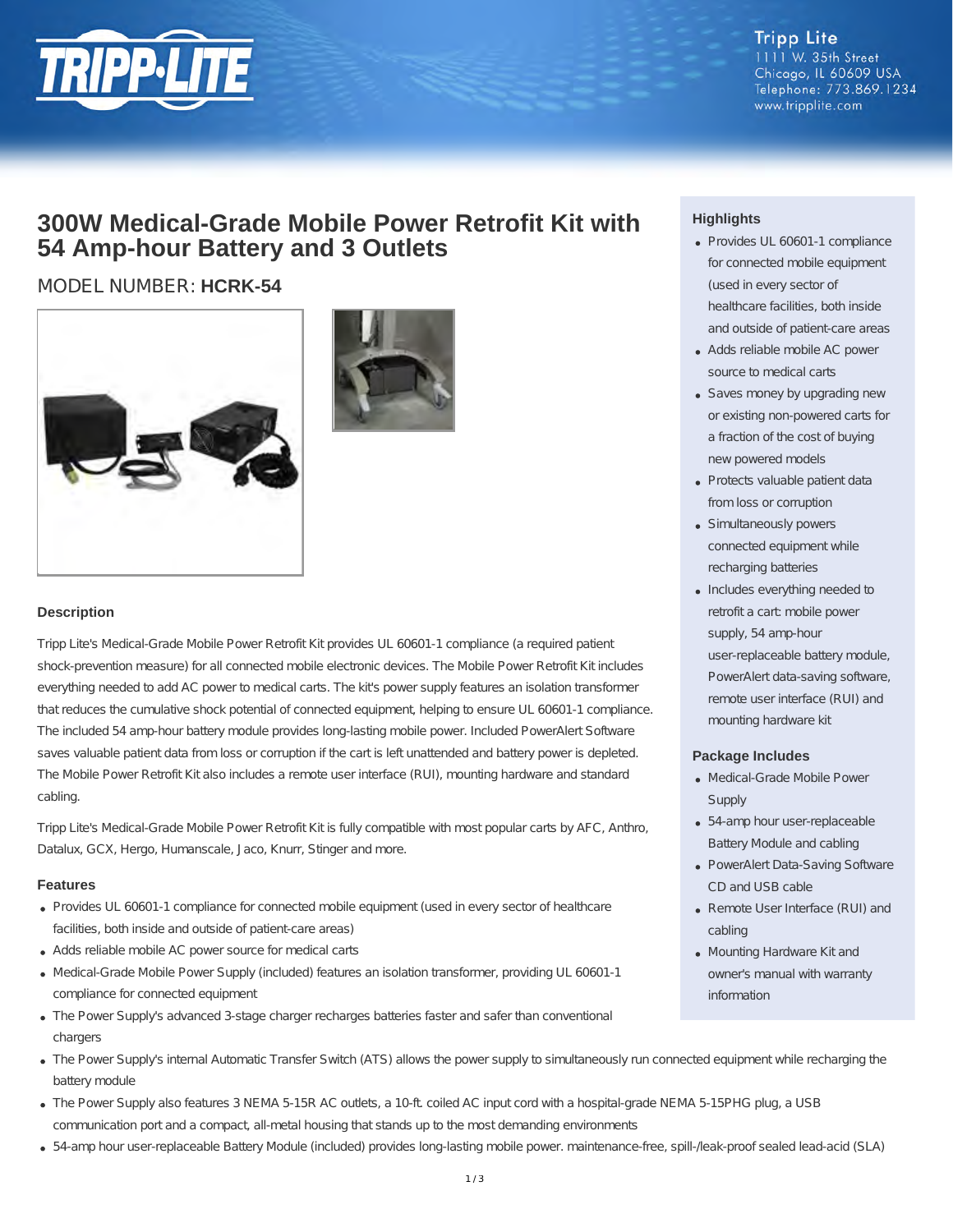

AGM battery features simple, plug-in connection with included cable

- PowerAlert Data-Saving Software (included) automatically saves valuable patient data from loss or corruption if the cart is left unattended and battery power is depleted. Included cable connects the Power Supply to any cart-mounted computer (desktop or laptop)
- Remote User Interface (RUI) displays output and battery charge status at a glance. Includes on/off and alarm-mute switches. Mounts anywhere on the cart for easy access with included mounting material and cable
- Mounting Hardware Kit retrofits most standard medical carts from AFC, Anthro, Datalux, GCX, Hergo, Humanscale, Jaco, Knurr, Stinger and more

# **Specifications**

 $\overline{\phantom{a}}$ 

| <b>OVERVIEW</b>                              |                                                                                                   |  |
|----------------------------------------------|---------------------------------------------------------------------------------------------------|--|
| Accessories Type                             | <b>Retrofit Kit</b>                                                                               |  |
| <b>OUTPUT</b>                                |                                                                                                   |  |
| Nominal Output Voltage(s)<br>Supported       | <b>120V</b>                                                                                       |  |
| <b>Frequency Compatibility</b>               | 60 Hz                                                                                             |  |
| <b>Output Receptacles</b>                    | $(3) 5 - 15R$                                                                                     |  |
| Output (Watts)                               | 300                                                                                               |  |
| Continuous Output Capacity (Watts)           | 300                                                                                               |  |
| Peak Output Capacity (Watts)                 | 750                                                                                               |  |
| <b>INPUT</b>                                 |                                                                                                   |  |
| Nominal Input Voltage(s) Supported           | <b>120V AC</b>                                                                                    |  |
| <b>Recommended Electrical Service</b>        | 15A 120V                                                                                          |  |
| Input Connection Type                        | NEMA 5-15P-HG Hospital-Grade                                                                      |  |
| Input Cord Length (ft.)                      | 10                                                                                                |  |
| Input Cord Length (m)                        | 3.05                                                                                              |  |
| Voltage Compatibility (VAC)                  | 120                                                                                               |  |
| Voltage Compatibility (VDC)                  | 12                                                                                                |  |
| <b>BATTERY</b>                               |                                                                                                   |  |
| DC System Voltage (VDC)                      | 12                                                                                                |  |
| <b>Battery Charge</b>                        | Equal to discharge time. Includes advanced 3-stage (10A) battery charger                          |  |
| <b>USER INTERFACE, ALERTS &amp; CONTROLS</b> |                                                                                                   |  |
| Front Panel LEDs                             | On Remote User Interface (RUI): Output AC Power, Battery Charge Level and Battery Charging Status |  |
| Switches                                     | On Remote User Interface (RUI): On/Off Switch and Alarm-Mute Switch                               |  |
| Audible Alarm                                | Low Battery Alarm                                                                                 |  |